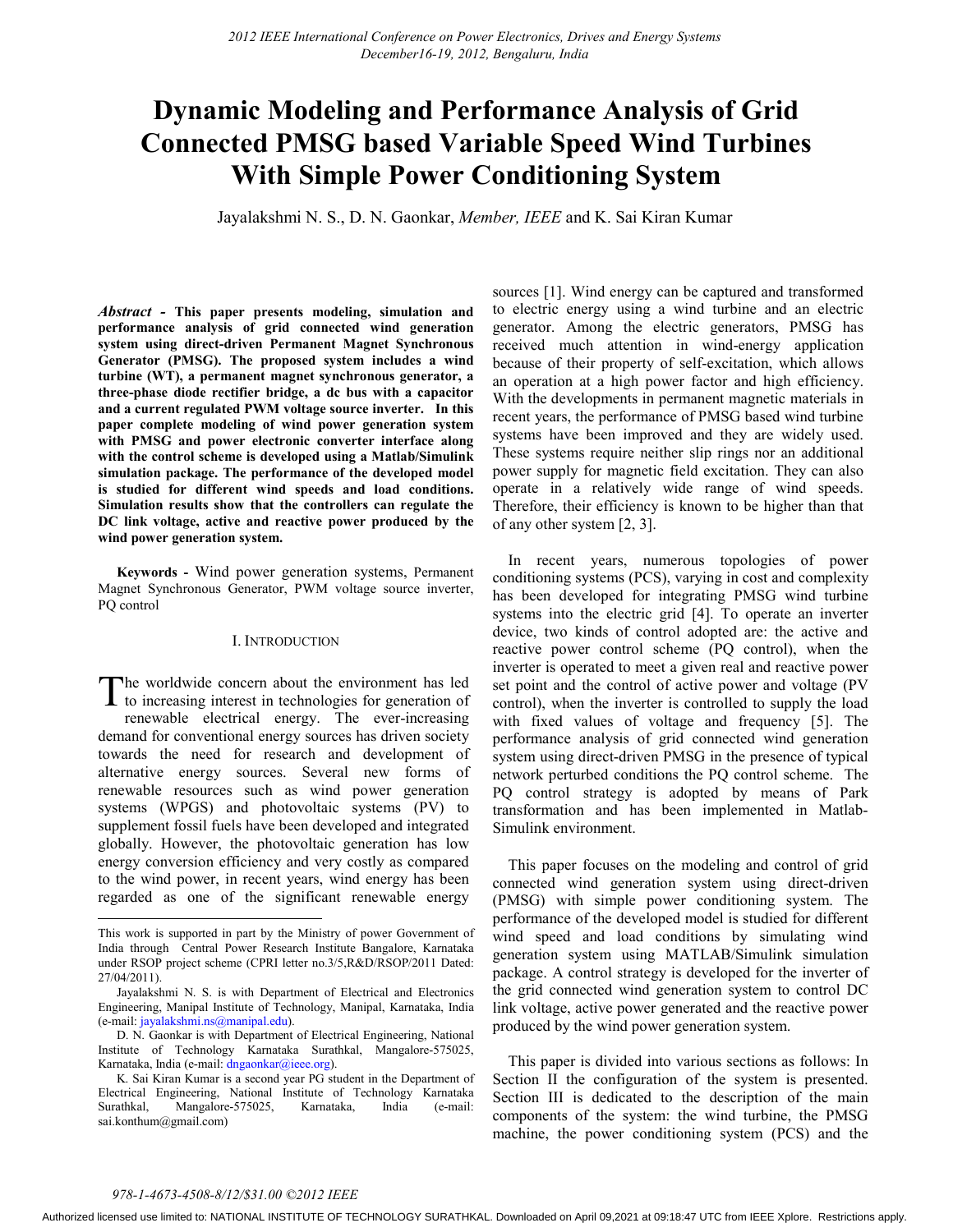control scheme. The simulation model of the proposed system, results and their analysis are presented in Section IV. Finally, based on the above study the conclusion is drawn in Section V.

## II. CONFIGURATION OF THE SYSTEM

The block diagram of the proposed grid integrated variable speed wind energy conversion system driven by permanent magnet synchronous generator is shown in Fig. 1. The AC output of PMSG is rectified with the help of uncontrolled rectifier. The dc link voltage is then regulated to obtain constant voltage using PI controller and the constant DC-link voltage is inverted to get the desired AC voltage employing a sinusoidal PWM inverter. The PQ control strategy is developed by means of Park transformation and has been implemented in Matlab/Simulink environment for grid connected wind energy system. The inverter regulates the DC link voltage and injected active power by d-axis current and regulates the injected reactive power by q-axis current using PQ control method.



Fig. 1 The block diagram of proposed system

## III. SYSTEM MODELING

#### *A. Wind turbine power:*

Wind turbine power depends on both rotor speed and wind speed [6, 8]. Aerodynamic power available in the wind can be calculated using equation (1).

$$
P = 0.5 \rho A C_p (\lambda, \beta) V_w^3 \tag{1}
$$

Where P = Power in watts,  $\rho = \text{air density}, A = \text{rotor swept}$ area,  $V_w$ =wind speed in m/sec,  $C_p$  is power coefficient of the rotor. From (1), we see that the power absorption and operating conditions of a turbine are determined by the effective area of the rotor blades, wind speed, and wind flow conditions at the rotor. Thus, the output power of the turbine can be varied by effective area and by changing the flow conditions at the rotor system, which forms the basis of control of wind energy conversion system.

The tip speed ratio  $\lambda$ , defined as the ratio of the linear speed at the tip of the blade to the free stream wind speed and is given by the following expression [2, 7]

$$
\lambda = \frac{\omega_m R}{V_w} \tag{2}
$$

Where R = radius of the turbine,  $\omega_m$  = rotor speed in rad/sec.

$$
C_p(\lambda, \beta) = 0.5176 \left( \frac{116}{\lambda_i} - 0.4\beta - 5 \right) e^{-\frac{21}{\lambda_i}} \quad (3)
$$
  
When  $\lambda = \begin{bmatrix} 1 & 0.035 \end{bmatrix}^{-1}$  (4)

Where 
$$
\lambda_i = \left[ \frac{1}{\lambda + 0.08\beta} - \frac{0.035}{\beta^3 + 1} \right]
$$
 (4)

For a given turbine, the power coefficient depends not only on the TSR but also on the blade pitch angle. Fig. 2 shows the typical variation of the power coefficient with respect to the TSR for various values of the pitch angle β.



Fig. 2 C<sub>P</sub> vs. λ (TSR) for various pitch angles β

## *B. Modeling of PMSG:*

The synchronous generator model is expressed in the (d, q) synchronous Park's model, where the d-axis is rotating along the magnetic field direction. The voltage equations of the PMSG are given by [9]

$$
\frac{di_{ds}}{dt} = \frac{1}{L_d} \left[ -V_{ds} - R_s i_{ds} + \omega L_q i_{qs} \right]
$$
 (5)  

$$
\frac{di_{qs}}{dt} = \frac{1}{L_q} \left[ -V_{qs} - R_s i_{qs} - \omega L_d i_{ds} + \omega \phi_m \right]
$$
 (6)

Where  $V_{ds}$  and  $V_{qs}$  are the two-axis machine voltages;  $i_{ds}$ and  $i_{\text{qs}}$  are the two-axis machine currents;  $R_s$  is the stator resistance  $\omega$  is the electrical angular frequency;  $L_d$  is the direct axis inductance,  $L_q$  is the quadrature inductance;  $\phi_m$  is the amplitude of the flux linkages established by the permanent magnet.

The expression for the electromagnetic (EM) torque in the rotor if the rotor is cylindrical,  $L_d \approx L_q = L_s$  is written as

$$
T_e = \frac{3}{2} p \phi_m i_{qs} \tag{7}
$$

Where 'p' is the number of pole pairs of the PMSG

## *C. Power Conditioning System (PCS):*

The power conditioning system (PCS) used for connecting renewable energy sources to the distribution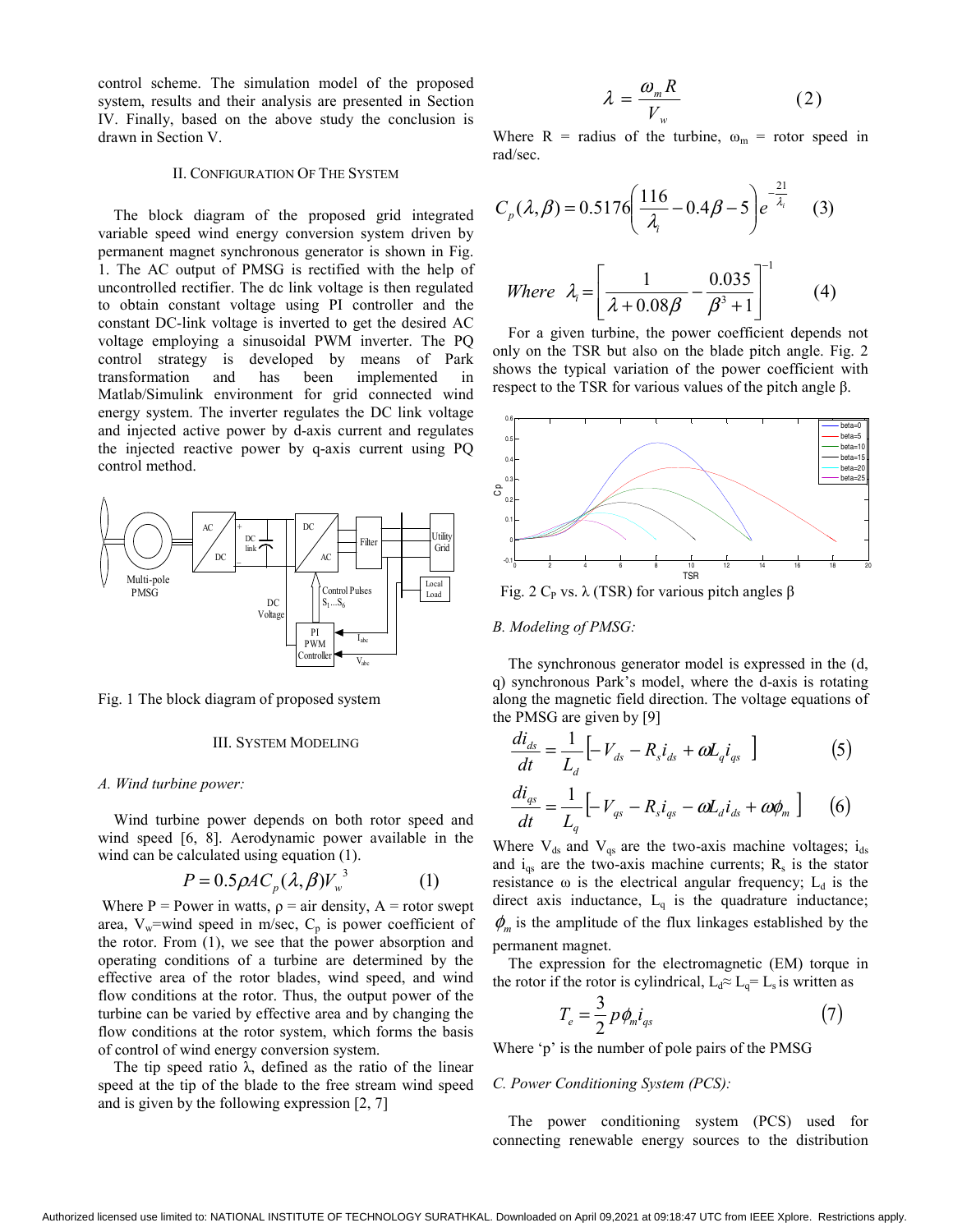utility grid requires the generation of high quality electric power. The proposed system includes a wind turbine (WT), a permanent magnet synchronous generator, a three-phase diode rectifier bridge, a dc bus with a capacitor and a current regulated PWM voltage source inverter. A threephase uncontrolled full-wave rectifier bridge for performing the AC-DC conversion and this device has the benefit of being simple, robust, cheap and needs no control system. A three-phase DC-AC voltage source inverter using IGBTs is employed for connecting to the grid through sinusoidal pulse width modulation (PWM) techniques. As the highfrequency harmonics produced by the inverter as result of the PWM control techniques employed are filtered by the filter, the VSI can be seen as an ideal sinusoidal voltage source, which is depicted in Fig. 5. Since the wind power fluctuates with wind velocity, the generator output voltage and frequency vary continuously. The varying AC voltage is rectified into DC in a diode bridge and the dc link voltage is then regulated to obtain constant voltage using PI controller and the DC voltage is inverted to get the desired AC voltage employing a PWM inverter.

A lower bound on the dc bus voltage can be determined from the following equation which should be satisfied between the DC side and AC side voltages of the inverter [11, 12].

$$
0.6124 m_a V_{DC} \ge \sqrt{(V_{ACLL})^2 + 3(\omega L_f I_{AC})^2}
$$
 (8)

Where  $V_{\text{ACL}}$ =line-line RMS voltage on the inverter side,  $L_f$ =filter inductance,  $I_{AC}$ =maximum possible RMS Value of the AC load current  $m_a$ =modulation index of the inverter.

 The active and reactive-power in synchronous reference frame are as follows [10]

$$
P = \frac{3}{2} (V_{gd} I_d + V_{gd} I_q)
$$
 (9)

$$
Q = \frac{3}{2} (V_{gd} I_d - V_{gd} I_q)
$$
 (10)

If the reference frame is synchronized with the grid voltage, the grid voltage vector is  $V = V_{gd} + j0$ , then active and reactive power may be expressed as

$$
P = \frac{3}{2} V_{gd} I_d
$$
 (11)

And

$$
Q = \frac{3}{2} V_{gd} I_q
$$
 (12)

The control scheme of the grid-side converter is shown in Fig. 3. Active and reactive-power control can be implemented by controlling the direct and quadrature currents respectively with PI controllers. The outer loop of capacitor voltage control is used to set the *d*-axis current reference for active-power control. The q-axis reference current is specified by desired inverter reactive power output injected to the grid [5, 13]. If unity power factor is considered, this current would be regulated at zero value. The phase locked loop (PLL) block which measures the grid voltage phase angle  $\theta_{g}$  is used to implement Park

transformation and to synchronize the inverter with grid [14].



Fig. 3 Control Scheme for Inverter

#### IV. RESULTS AND DISCUSSIONS

 In this section, time domain simulated responses of the proposed system using Matlab/Simulink under different operating conditions are presented. The block diagram of the system in Matlab/Simulink is shown in Fig. 4. The simulation parameters of the system are given below. PMSG Parameters: Stator Phase Resistance =  $2.875\Omega$ , Inertia =  $0.8e^{-3}Kg-m^2$ , L<sub>d</sub>=L<sub>q</sub>=8.5mH, Torque constant 12Nm/A peak, Pole pairs =  $8$ ,  $P_{\text{out}}$ =100kW,  $V_{\text{wrated}}$ =12m/sec; Grid Parameters: 480V, 60Hz, X/R ratio=7; DC link capacitor: 5000μF; DC link voltage=1100V;

Load: Inductive Load

The following three cases are considered for the simulation study due to variation in wind velocity and load conditions.



Fig. 4 Block diagram of the system in Matlab/Simulink

## *Case I: Constant load and variable wind speed*

In this case, during  $0 \le t \le 1$  sec the wind speed is 10m/sec and is decreased to 8m/sec at  $t = 1$  sec and the load power is 100kW. Fig. 5 illustrates the time domain simulated results for turbine torque, inverter output voltage, active powers, inverter output current and percentage THD variation in inverter output current of case I. It can be clearly observed from Fig. 5 that the proposed model has a purely sinusoidal controlled ideal voltage source at the inverter terminals. One of the important aspects of DG system interconnection to the utility network is to maintain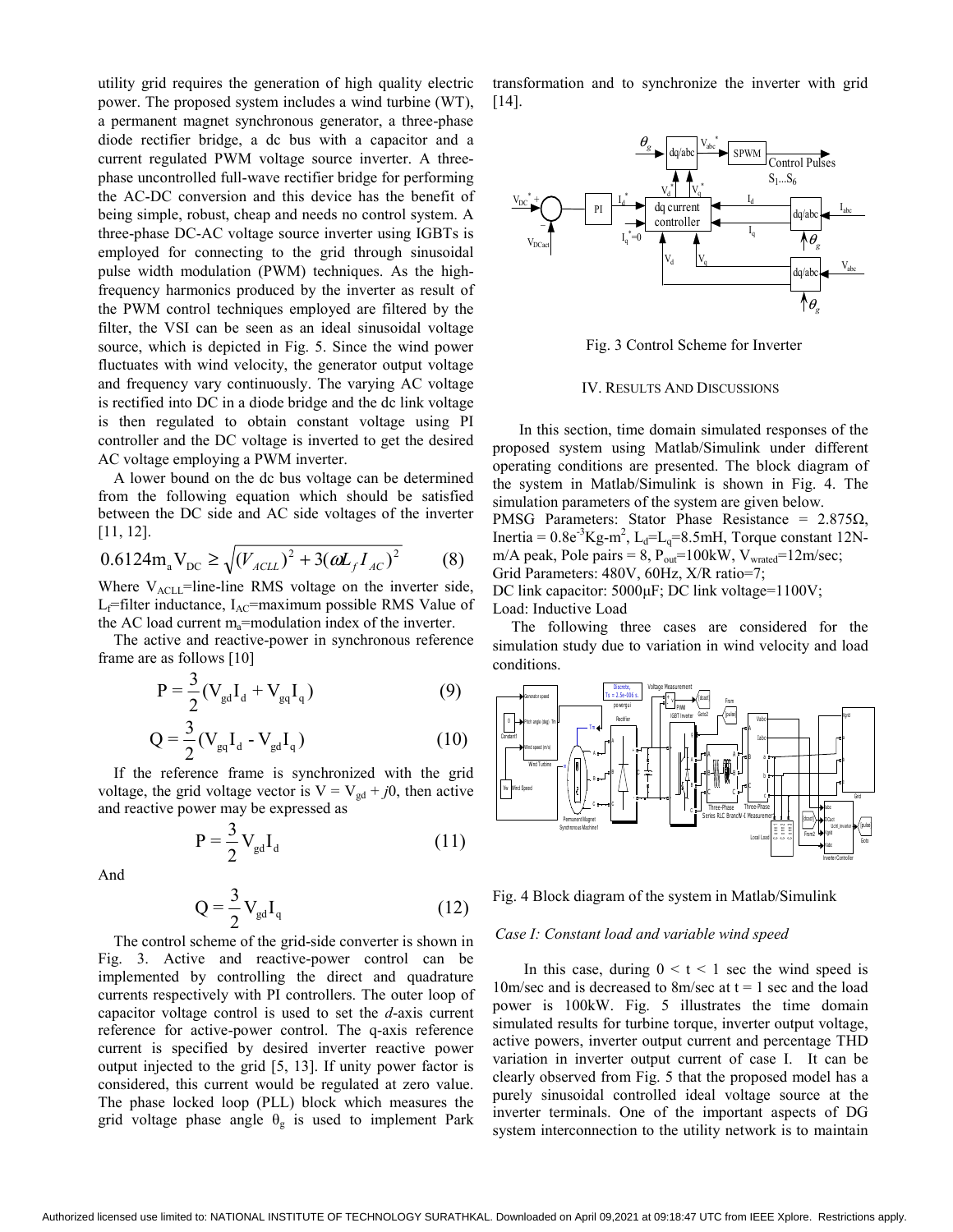the harmonic distortion level as minimum as possible. As per IEEE Std. 1547-2003, it should be less than 5%. It can be observed from Fig. that the harmonic distortion level is around 3 to 3.5%, which is well within the standards. Due to sudden decrease in wind speed, the turbine torque reduces. Accordingly the active power output of wind generation system and inverter output current reduces. In order to meet the load demand, the deficit power will be supplied from the utility grid.

domain simulated results for turbine torque, DC link voltage, active powers, inverter output current, d-axis and q-axis currents and injected reactive power for case II. It can be seen that the DC link voltage and active power output of wind generation system are constant in this case. The variation in the  $I_d$  and  $I_q$  components of the injected current are shown. From the power response it is evident that no reactive power is injected by WPGS.



Fig. 5: Simulated results for Case I- turbine torque, inverter output voltage, active powers, inverter output current and % THD variation in inverter output current

# *Case II: Constant wind speed and variable load*

For this case, during  $0 \le t \le 1$  sec the load power is 100kW and a 50% step increase in load occurs at  $t = 1$  sec and the wind speed is 10 m/sec. Fig. 6 illustrates the time

and q-axis currents and injected reactive power output of WPGS

## *Case III: Variable wind speed and variable load*

For this case, during  $0 \le t \le 2$  sec the load power is 100kW and a 50% step increase in load occurs at  $t = 2$  sec.